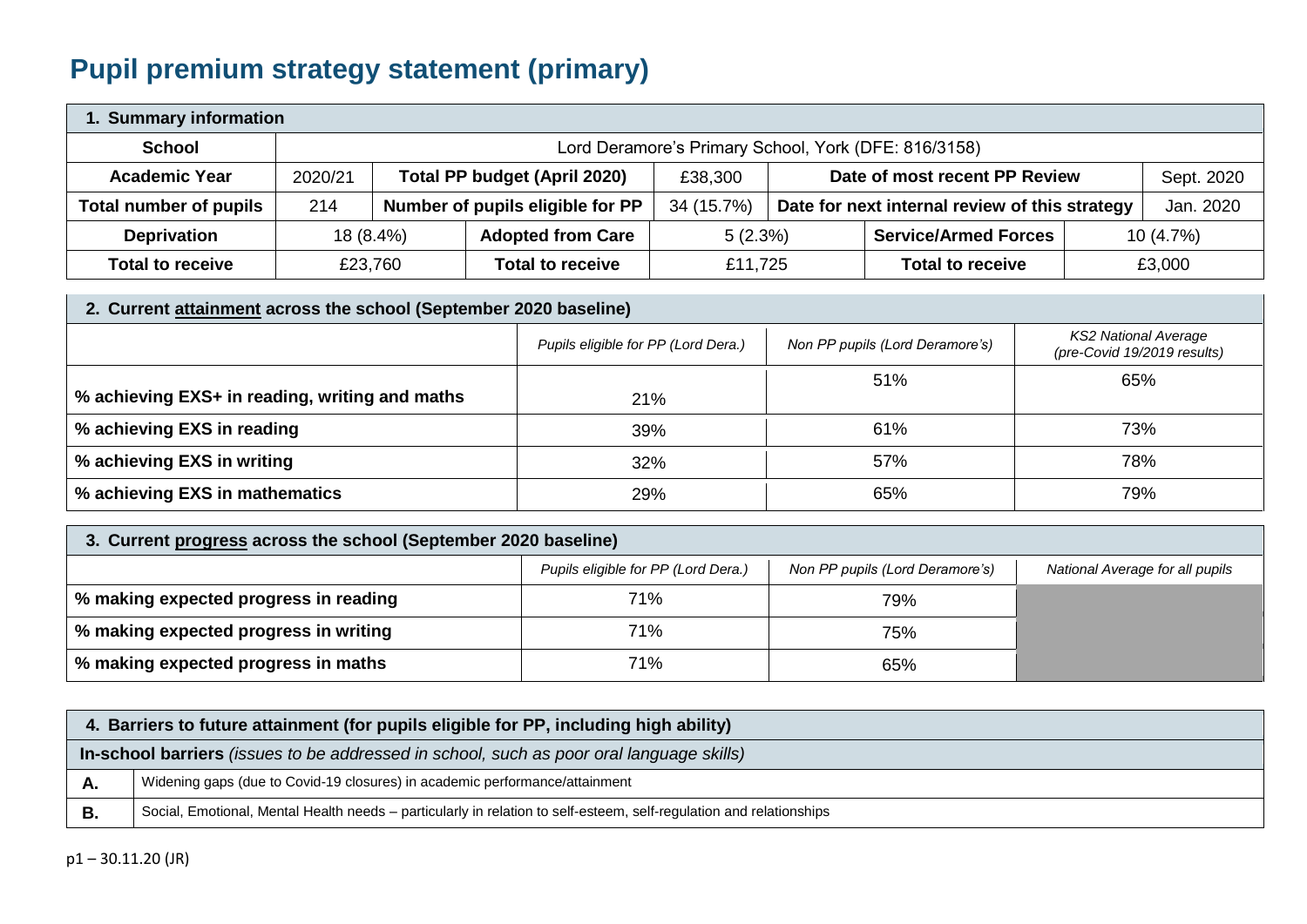| C.        | Early language, speech and communication needs                                                                                 |                                                                                 |  |  |  |
|-----------|--------------------------------------------------------------------------------------------------------------------------------|---------------------------------------------------------------------------------|--|--|--|
|           | External barriers (issues which also require action outside school, such as low attendance rates)                              |                                                                                 |  |  |  |
| D.        | Poor engagement in learning during pandemic/lockdown/remote learning                                                           |                                                                                 |  |  |  |
| E.        | High levels of transient education / school mobility / relocation (particularly for armed forces children)                     |                                                                                 |  |  |  |
| F.        | Difficult circumstances facing some parents which limit their capacity to support their child's learning                       |                                                                                 |  |  |  |
| G.        | Early attachment issues which can impact on early educational development within the home (particularly post-adopted children) |                                                                                 |  |  |  |
|           | 5. Desired outcomes                                                                                                            |                                                                                 |  |  |  |
|           | Desired outcomes and how they will be measured                                                                                 | Success criteria                                                                |  |  |  |
| A.        | Improved attainment, particularly at EXS+ in mathematics                                                                       | Mathematics % EXS+ to be above 60%<br>Combined EXS+ in RWM to improve above 40% |  |  |  |
| <b>B.</b> | Pupils with SEMH needs will be happier within school                                                                           | Pupil voice, lower behaviour incidences                                         |  |  |  |
| C.        | Parents with children adopted from care will feel better supported                                                             | Parental voice                                                                  |  |  |  |
| D.        | New service children joining the school will be well supported in terms of transition and unique issues                        | Pupil voice, parental voice                                                     |  |  |  |
| Ε.        | Children from disadvantaged backgrounds will have access to great enrichment activities after school                           | Pupil voice, parental voice.                                                    |  |  |  |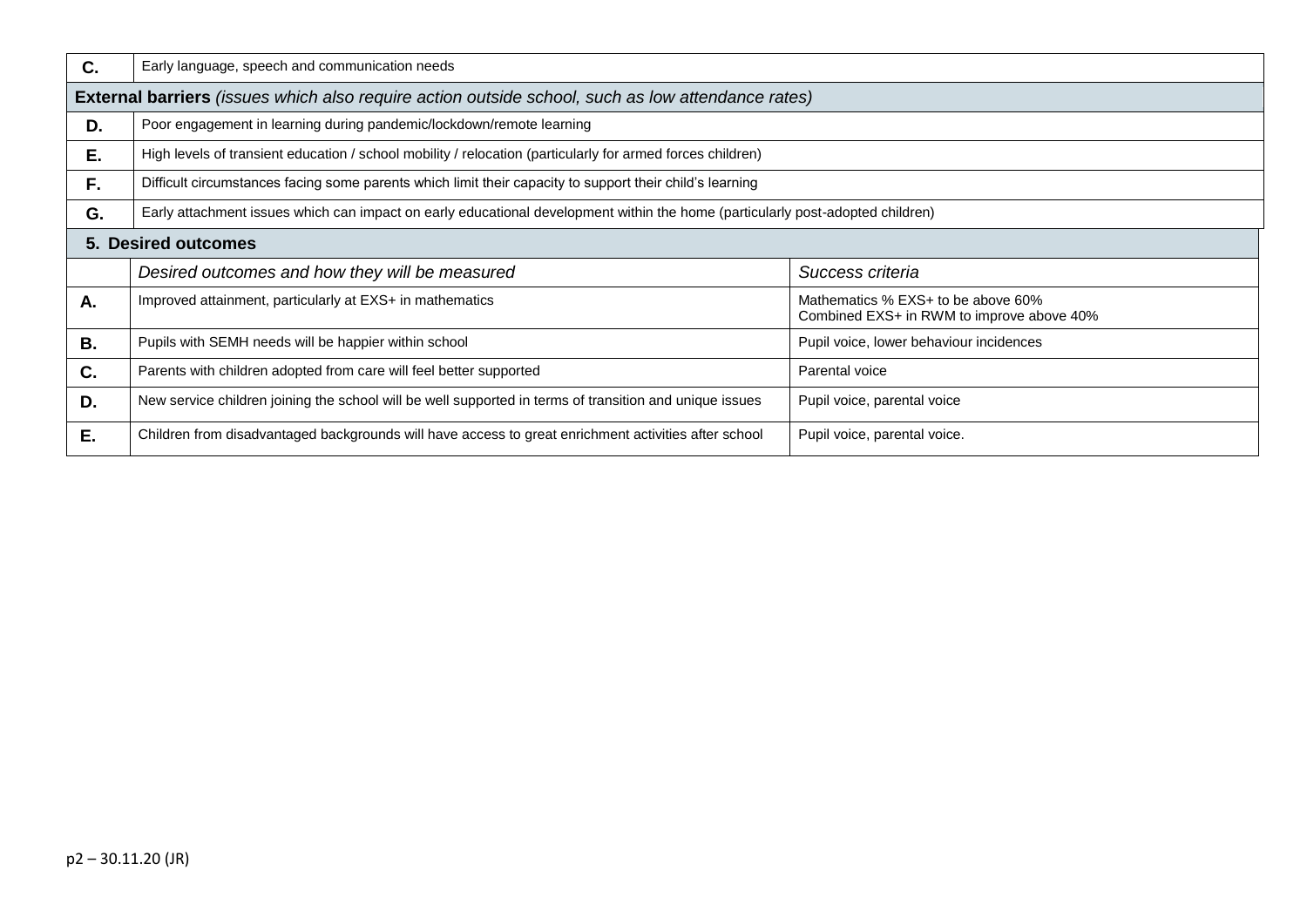## **6. Planned expenditure**

*It is important to recognise that the Pupil Premium Grant can be used in collaboration with the Covid Catch Up Grant to support the ongoing needs to children who have regressed due to the national pandemic. The expenditure outlined in this report should be reviewed alongside that outlined in the school's Covid 'catch up' plans.*

**Academic year £38,300 per annum (April 2020 funding)**

The three headings below enable schools to demonstrate how they are using the pupil premium to improve classroom pedagogy, provide targeted support and support whole school strategies.

| i. Quality of teaching for all                             |                                                                                   |                                                                                                     |                                                                                                                 |                             |                                    |  |  |
|------------------------------------------------------------|-----------------------------------------------------------------------------------|-----------------------------------------------------------------------------------------------------|-----------------------------------------------------------------------------------------------------------------|-----------------------------|------------------------------------|--|--|
| <b>Desired outcome</b>                                     | Chosen action /<br>approach                                                       | What is the evidence and rationale<br>for this choice?                                              | How will you ensure it is<br>implemented well?                                                                  | <b>Staff lead</b>           | <b>Cost</b>                        |  |  |
| Improved attainment,<br>particularly in KS2<br>mathematics | Booster release time for<br>individual and small group<br>interventions in Year 6 | Tailored support and intervention led by the<br>class teacher has proven successful in the<br>past. | Timetabled each Monday and Friday<br>afternoon, with pupil premium children<br>prioritised for booster support. | Y6 Teacher<br>Phase Lead    | £9,440 in total (2<br>afternoons)  |  |  |
|                                                            |                                                                                   |                                                                                                     |                                                                                                                 | <b>Total budgeted cost</b>  | £9,440                             |  |  |
| ii. Targeted support                                       |                                                                                   |                                                                                                     |                                                                                                                 |                             |                                    |  |  |
| <b>Desired outcome</b>                                     | <b>Chosen</b><br>action/approach                                                  | What is the evidence and rationale<br>for this choice?                                              | How will you ensure it is<br>implemented well?                                                                  | <b>Staff lead</b>           | <b>Cost</b>                        |  |  |
| Pupils have bespoke,<br>targeted support with TA           | 1-to-1 time for all DPP &<br>AFC pupils (23 pupils)                               | Worked well in previous years. Pupils and<br>parents rate this approach highly.                     | Monitor TA deployment timetables<br>and pupil passports.                                                        | Phase Leads<br>Incl. Leader | £490 per child<br>£11,270 in total |  |  |
| Social, Emotional and<br>Mental Health improves            | ELSA and well-being<br>support interventions                                      | Proven impact, particularly for children with<br>attachment difficulties                            | Timetabled. Pre and post intervention<br>reviews.                                                               | Incl. Leader<br><b>ELSA</b> | £8,510 in total                    |  |  |
| Service children receive<br>induction support              | TA/ELSA time during first<br>term of arriving at school                           | Children perform better when settled and<br>happy, especially after moving schools                  | Timetabled.                                                                                                     | Phase Leads<br><b>ELSA</b>  | £1,800                             |  |  |
| <b>Total budgeted cost</b>                                 |                                                                                   |                                                                                                     |                                                                                                                 |                             |                                    |  |  |
| Other approaches<br>iii.                                   |                                                                                   |                                                                                                     |                                                                                                                 |                             |                                    |  |  |
| <b>Desired outcome</b>                                     | <b>Chosen</b><br>action/approach                                                  | What is the evidence and rationale<br>for this choice?                                              | How will you ensure it is<br>implemented well?                                                                  | <b>Staff lead</b>           | <b>Cost</b>                        |  |  |
| PPG provision is<br>effective                              | SLT time to monitor and<br>lead PPG provision                                     | Senior Leadership must be fully supportive of<br>the need to close the gap for PPG pupils           | Timetabled                                                                                                      | Headteacher                 | £3,836                             |  |  |
| Staff are trained well to<br>support PPG pupils            | CPD training                                                                      | Important for staff to understand varying<br>barriers and needs of PPG children                     | Timetabled as part of CPD<br>programme                                                                          | Headteacher                 | £1,000                             |  |  |